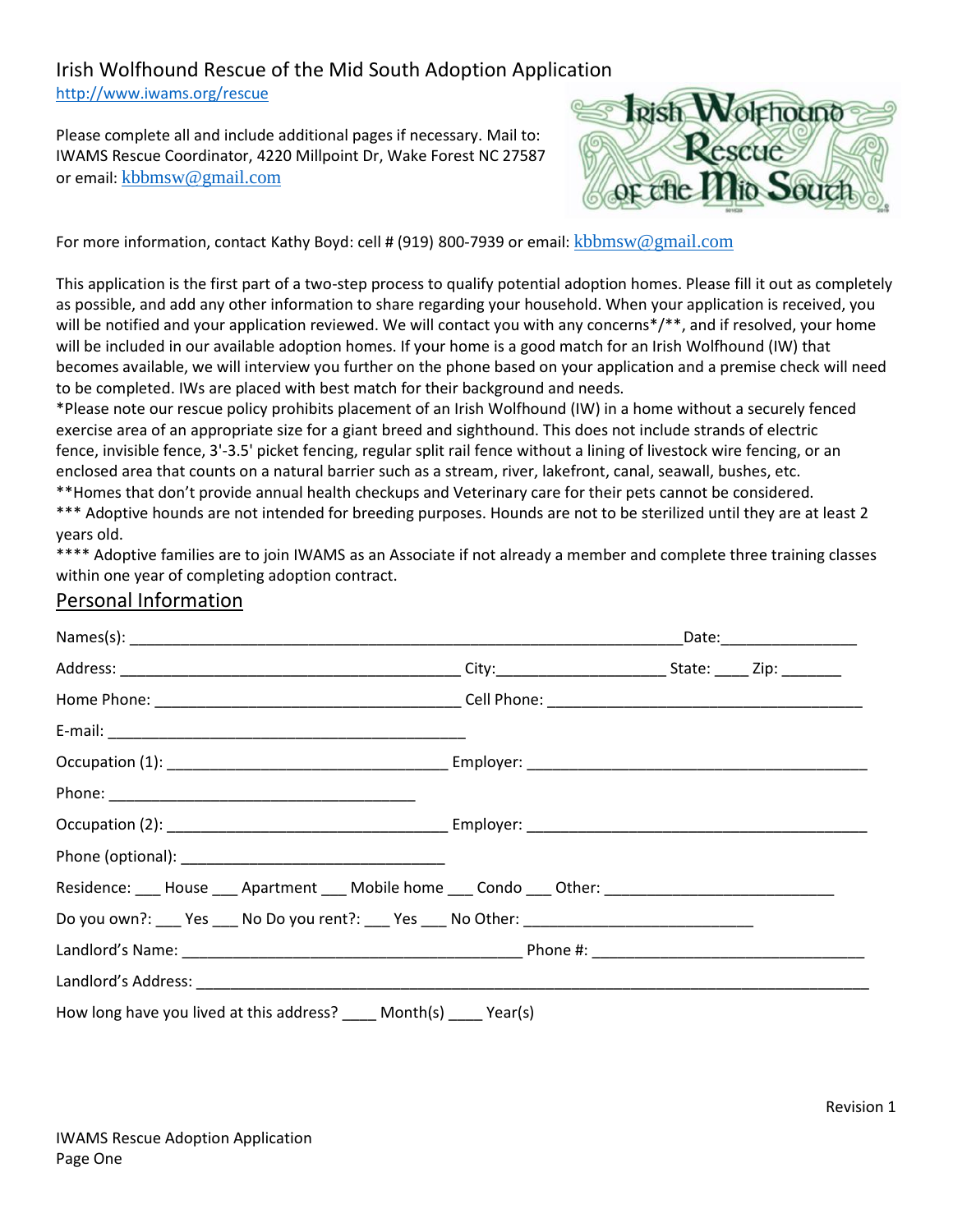| What are the municipal limits for the number of dogs a homeowner may own in your area?: ______________________ |  |  |  |  |
|----------------------------------------------------------------------------------------------------------------|--|--|--|--|
| Have you ever had to return a dog to a shelter, breeder or rescue?: ___ Yes ___ No Other: ________________     |  |  |  |  |
|                                                                                                                |  |  |  |  |
|                                                                                                                |  |  |  |  |
|                                                                                                                |  |  |  |  |
| Has anyone in your household been convicted of animal cruelty, or animal ordinance violations?: ___ Yes ___ No |  |  |  |  |
|                                                                                                                |  |  |  |  |
|                                                                                                                |  |  |  |  |
| Are there members of your family who have allergies?: ___ Yes ___ No                                           |  |  |  |  |
| Will you agree to join IWAMS?: ___ Yes ___ No                                                                  |  |  |  |  |
| Do you provide annual veterinary care and checkups for your pets? Yes No                                       |  |  |  |  |
| Have you adopted a dog(s) within the last 6 months?: ___ Yes ___ No                                            |  |  |  |  |
| Do you plan to adopt or foster another dog(s) within the next 6 months?: Pes No                                |  |  |  |  |
| References                                                                                                     |  |  |  |  |
| Personal References - please list name, address, phone number(s) and email address (if available):             |  |  |  |  |
|                                                                                                                |  |  |  |  |
|                                                                                                                |  |  |  |  |
| Primary Veterinarian - please list name, address and phone number:                                             |  |  |  |  |
|                                                                                                                |  |  |  |  |
| General                                                                                                        |  |  |  |  |
| Have you had an Irish Wolfhound (IW) before? ___ Yes ___ No                                                    |  |  |  |  |
|                                                                                                                |  |  |  |  |